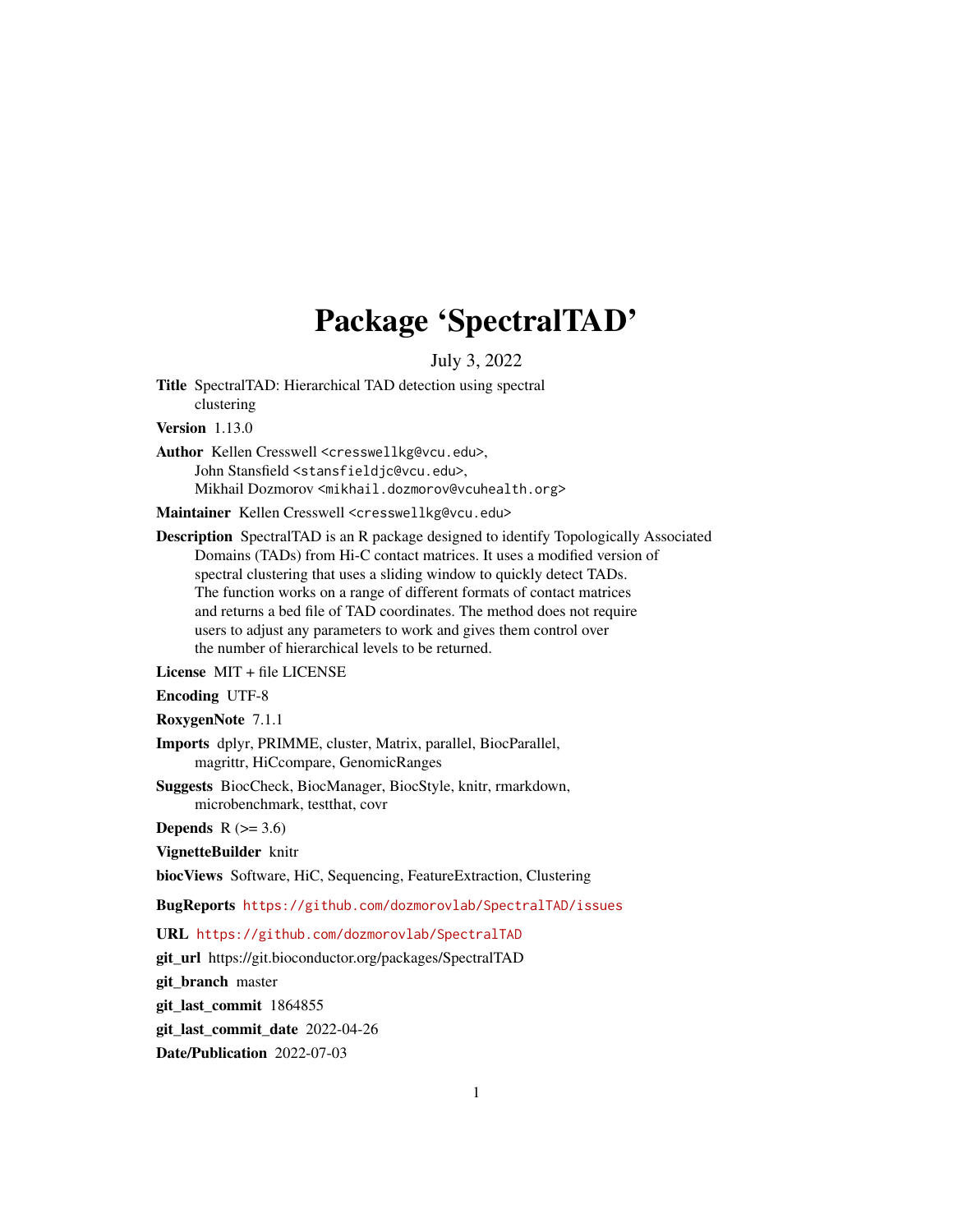### <span id="page-1-0"></span>R topics documented:

| Index |  |
|-------|--|
|       |  |
|       |  |
|       |  |

rao\_chr20\_25\_rep *Contact matrix from Rao 2014, chromosome 20, 25kb resolution*

#### Description

A sparse 3-column contact matrix

#### Usage

data(rao\_chr20\_25\_rep)

#### Format

A data.frame with 3 columns and 2125980 rows:

- V1 The genomic loci corresponding to a given row of the contact matrix
- V2 The genomic loci corresponding to a given column of the contact matrix
- V3 Number of contacts between Loci1 and Loci2

#### Value

A data.frame

#### Source

Data from Rao SS, Huntley MH, Durand NC, Stamenova EK et al. A 3D map of the human genome at kilobase resolution reveals principles of chromatin looping. Cell 2014 Dec 18;159(7):1665- 80. PMID: 25497547. Available at [https://www.ncbi.nlm.nih.gov/geo/query/acc.cgi?acc=](https://www.ncbi.nlm.nih.gov/geo/query/acc.cgi?acc=GSE63525) [GSE63525](https://www.ncbi.nlm.nih.gov/geo/query/acc.cgi?acc=GSE63525)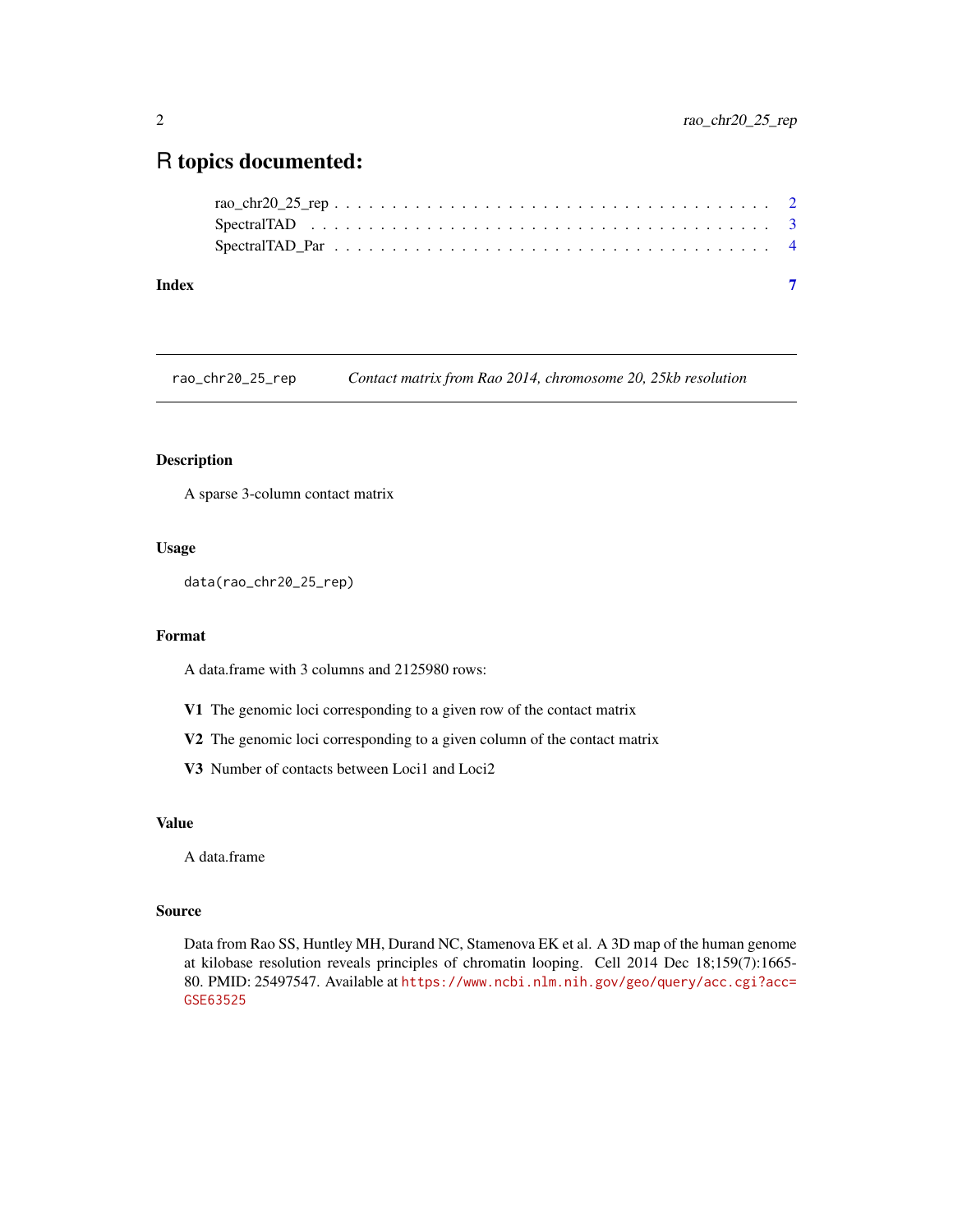<span id="page-2-0"></span>

#### Description

Hierarchical Spectral Clustering of TADs

#### Usage

```
SpectralTAD(
  cont_mat,
  chr,
  levels = 1,
 qual_filter = FALSE,
  z_clust = FALSE,
 eigenvalues = 2,
 min\_size = 5,
 window_size = 25,
  resolution = "auto",
  gap_threshold = 1,
  grange = FALSE,
 out_format = "none",
  out_path = chr
)
```
#### Arguments

| cont_mat    | Contact matrix in either sparse 3 column, $n \times n$ or $n \times (n+3)$ form where the<br>first three columns are coordinates in BED format. If an x n matrix is used, the<br>column names must correspond to the start point of the corresponding bin. If<br>large mode is selected, then this matrix must be a tab-seperated n x n or n x<br>$(n+3)$ and it should be the path to a contact matrix. Required. |
|-------------|--------------------------------------------------------------------------------------------------------------------------------------------------------------------------------------------------------------------------------------------------------------------------------------------------------------------------------------------------------------------------------------------------------------------|
| chr         | The chromosome of the contact matrix being analyzed. Required.                                                                                                                                                                                                                                                                                                                                                     |
| levels      | The number of levels of the TAD hierarchy to be calculated. The default setting<br>is 1.                                                                                                                                                                                                                                                                                                                           |
| qual_filter | Option to turn on quality filtering which removes TADs with negative silhouette<br>scores (poorly organized TADs). Default is FALSE.                                                                                                                                                                                                                                                                               |
| z_clust     | Option to filter sub-TADs based on the z-score of their eigenvector gaps. Default<br>is TRUE.                                                                                                                                                                                                                                                                                                                      |
| eigenvalues | The number of eigenvectors to be calculated. The default and suggested setting<br>is $2$ .                                                                                                                                                                                                                                                                                                                         |
| min_size    | The minimum allowable TAD size measured in bins. Default is 5.                                                                                                                                                                                                                                                                                                                                                     |
| window_size | The size of the sliding window for calculating TADs. Smaller window sizes<br>correspond to less noise from long-range contacts but limit the possible size of<br>TADs                                                                                                                                                                                                                                              |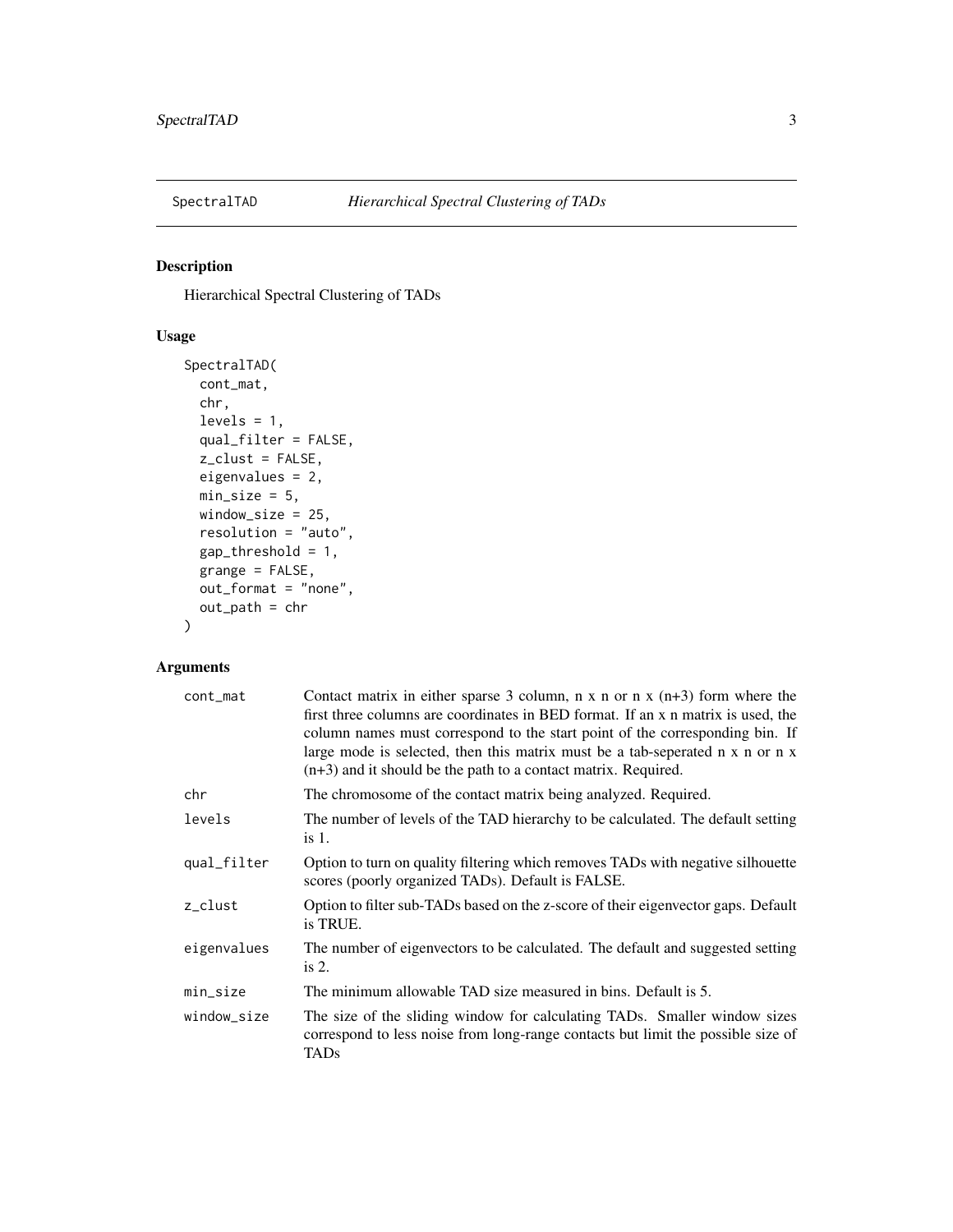<span id="page-3-0"></span>

| resolution    | The resolution of the contact matrix. If none selected, the resolution is esti-<br>mated by taking the most common distance between bins. For $n \times (n+3)$ contact<br>matrices, this value is automatically calculated from the first three columns.      |
|---------------|---------------------------------------------------------------------------------------------------------------------------------------------------------------------------------------------------------------------------------------------------------------|
| gap_threshold | Corresponds to the percentage of zeros allowed before a column/row is removed<br>from the analysis. $1=100\%$ , $.7=70\%$ , etc. Default is 1.                                                                                                                |
| grange        | Parameter to determine whether the result should be a GRangeList object. De-<br>faults to FALSE                                                                                                                                                               |
| out_format    | Specifies the format of the file which SpectralTAD outputs. If "none, no file<br>is output. "juicebox" or "bedpe" returns a bedpe file compatible with juicebox.<br>"hicexplorer" or "bed" returns a bed file compatible with hicexplorer. Default is<br>none |
| out_path      | Path of output file. Default is the chromosome                                                                                                                                                                                                                |
|               |                                                                                                                                                                                                                                                               |

#### Details

Given a sparse 3 column, an n x n contact matrix, or n x  $(n+3)$  contact matrix, SpectralTAD returns a list of TAD coordinates in BED format. SpectralTAD works by using a sliding window that moves along the diagonal of the contact matrix. By default, we use the biologically relevant maximum TAD size of 2Mb and minimum size of 5 bins to determine the size of this window. Within each window, we calculate a Laplacian matrix and determine the location of TAD boundaries based on gaps between eigenvectors calculated from this matrix. The number of TADs in a given window is calculated by finding the number that maximizes the silhouette score. A hierarchy of TADs is created by iteratively applying the function to sub-TADs. The number of levels in each hierarchy is determined by the user.

#### Value

A list where each entry is in BED format corresponding to the level of the hierarchy.

#### Examples

```
#Read in data
data("rao_chr20_25_rep")
#Find TADs
spec_table <- SpectralTAD(rao_chr20_25_rep, chr= 'chr20')
```
SpectralTAD\_Par *Parallelized Hierarchical Spectral Clustering of TADs*

#### Description

Parallelized Hierarchical Spectral Clustering of TADs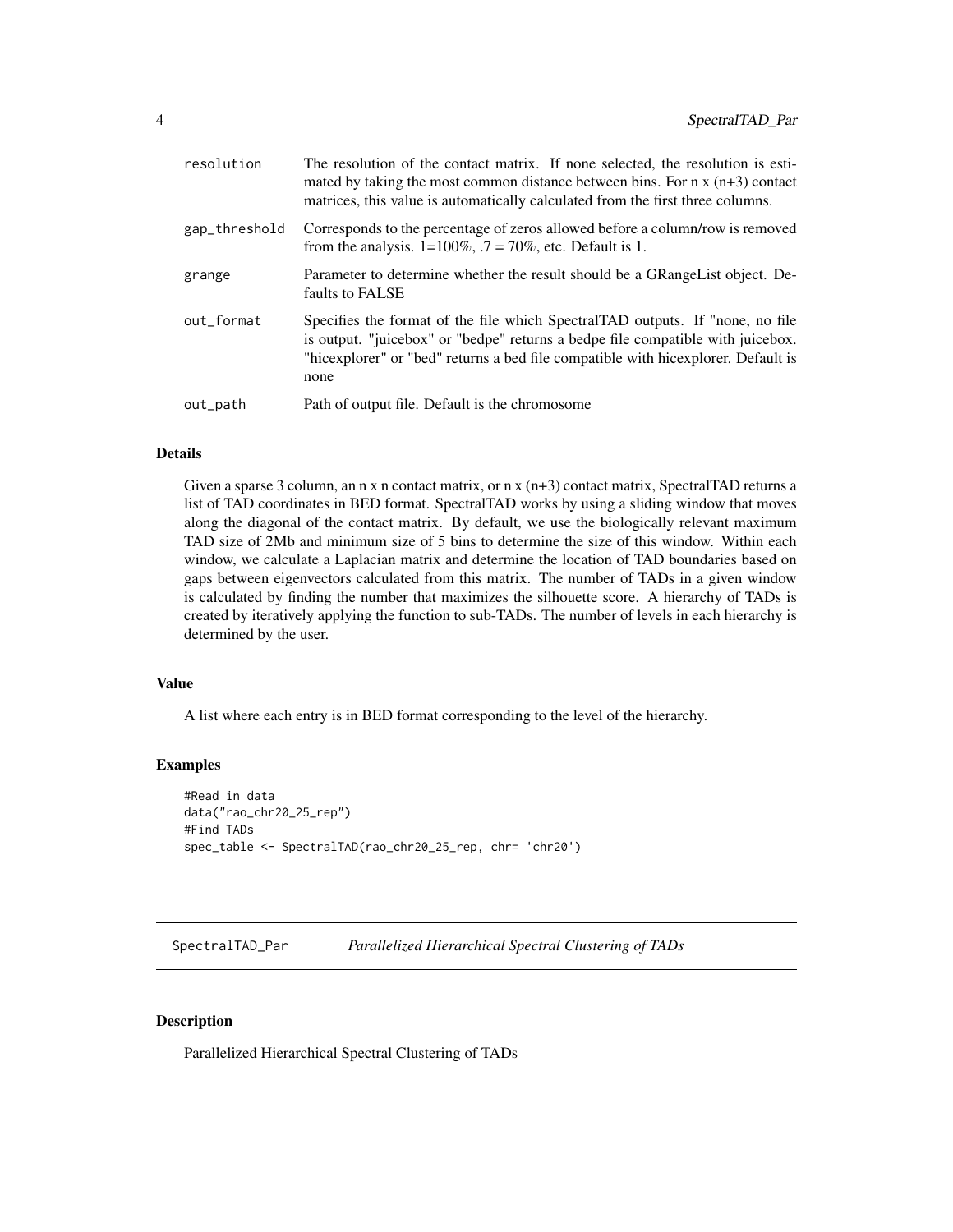#### SpectralTAD\_Par 5

#### Usage

```
SpectralTAD_Par(
 cont_list,
  chr,
 levels = 1,qual_filter = FALSE,
 z_clust = FALSE,
 eigenvalues = 2,
 min\_size = 5,
 window_size = 25,
 resolution = "auto",
 grange = FALSE,
 gap_threshold = 1,
 cores = "auto",labels = NULL
\mathcal{L}
```
#### Arguments

| cont_list     | List of contact matrices where each is in either sparse 3 column, n x n or n x<br>$(n+3)$ form, where the first 3 columns are chromosome, start and end coordinates<br>of the regions. If an x n matrix is used, the column names must correspond to<br>the start point of the corresponding bin. Required. |
|---------------|-------------------------------------------------------------------------------------------------------------------------------------------------------------------------------------------------------------------------------------------------------------------------------------------------------------|
| chr           | Vector of chromosomes in the same order as their corresponding contact matri-<br>ces. Must be same length as cont_list. Required.                                                                                                                                                                           |
| levels        | The number of levels of the TAD hierarchy to be calculated. The default setting<br>is 1.                                                                                                                                                                                                                    |
| qual_filter   | Option to turn on quality filtering which removes TADs with negative silhouette<br>scores (poorly organized TADs). Default is FALSE.                                                                                                                                                                        |
| z_clust       | Option to filter sub-TADs based on the z-score of their eigenvector gaps. Default<br>is TRUE.                                                                                                                                                                                                               |
| eigenvalues   | The number of eigenvectors to be calculated. The default and suggested setting<br>is $2$ .                                                                                                                                                                                                                  |
| min_size      | The minimum allowable TAD size measured in bins. Default is 5.                                                                                                                                                                                                                                              |
| window_size   | The size of the sliding window for calculating TADs. Smaller window sizes<br>correspond to less noise from long-range contacts but limit the possible size of<br><b>TADs</b>                                                                                                                                |
| resolution    | The resolution of the contact matrix. If none selected, the resolution is esti-<br>mated by taking the most common distance between bins. For $n \times (n+3)$ contact<br>matrices, this value is automatically calculated from the first 3 columns.                                                        |
| grange        | Parameter to determine whether the result should be a GRangeList object. De-<br>faults to FALSE                                                                                                                                                                                                             |
| gap_threshold | Corresponds to the percentage of zeros allowed before a column/row is removed<br>from analysis. $1=100\%$ , $.7 = 70\%$ , etc. Default is 1.                                                                                                                                                                |
| cores         | Number of cores to use. Defaults to total available cores minus one.                                                                                                                                                                                                                                        |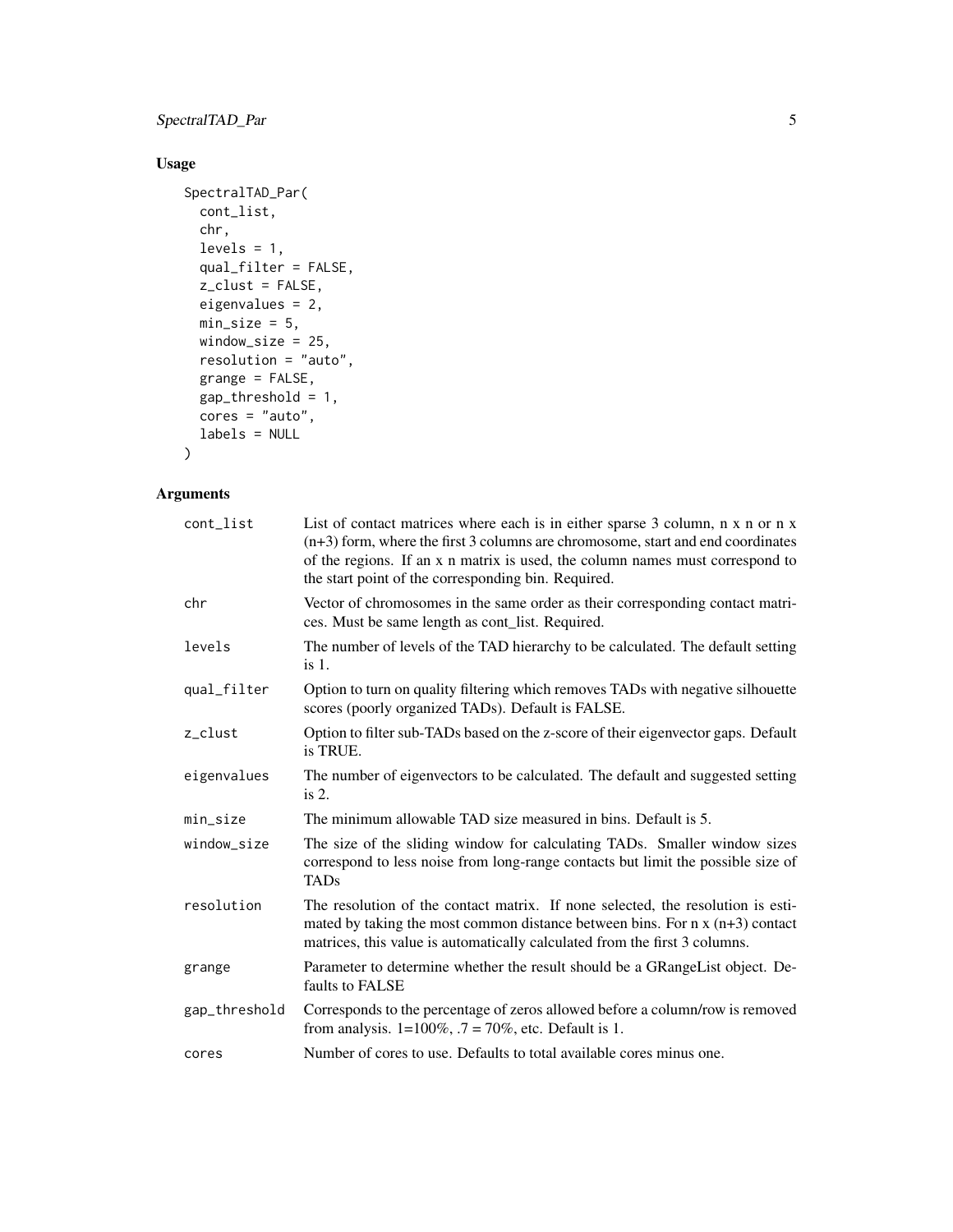labels Vector of labels used to name each contact matrix. Must be same length as cont list. Default is NULL.

#### Details

This is the parallelized version of the SpectralTAD() function. Given a sparse 3 column, an n x n contact matrix, or n x (n+3) contact matrix, SpectralTAD returns a list of TAD coordinates in BED format. SpectralTAD works by using a sliding window that moves along the diagonal of the contact matrix. By default we use the biologically relevant maximum TAD size of 2Mb and minimum size of 5 bins to determine the size of this window. Within each window, we calculate a Laplacian matrix and determine the location of TAD boundaries based on gaps between eigenvectors calculated from this matrix. The number of TADs in a given window is calculated by finding the number that maximize the silhouette score. A hierarchy of TADs is created by iteratively applying the function to sub-TADs. The number of levels in each hierarchy is determined by the user.

#### Value

List of lists where each entry is a list of data frames or GRanges in BED format corresponding to TADs seperated by hierarchies

#### Examples

```
#Read in data
data("rao_chr20_25_rep")
#Make a list of matrices
mat_list = list(rao_chr20_25_rep, rao_chr20_25_rep)
#Make a vector of chromosomes
chr = c("chr20", "chr20")
#Make a vector of labels
labels = c("run1", "run2")spec_table <- SpectralTAD_Par(mat_list, chr= chr, labels = labels)
```